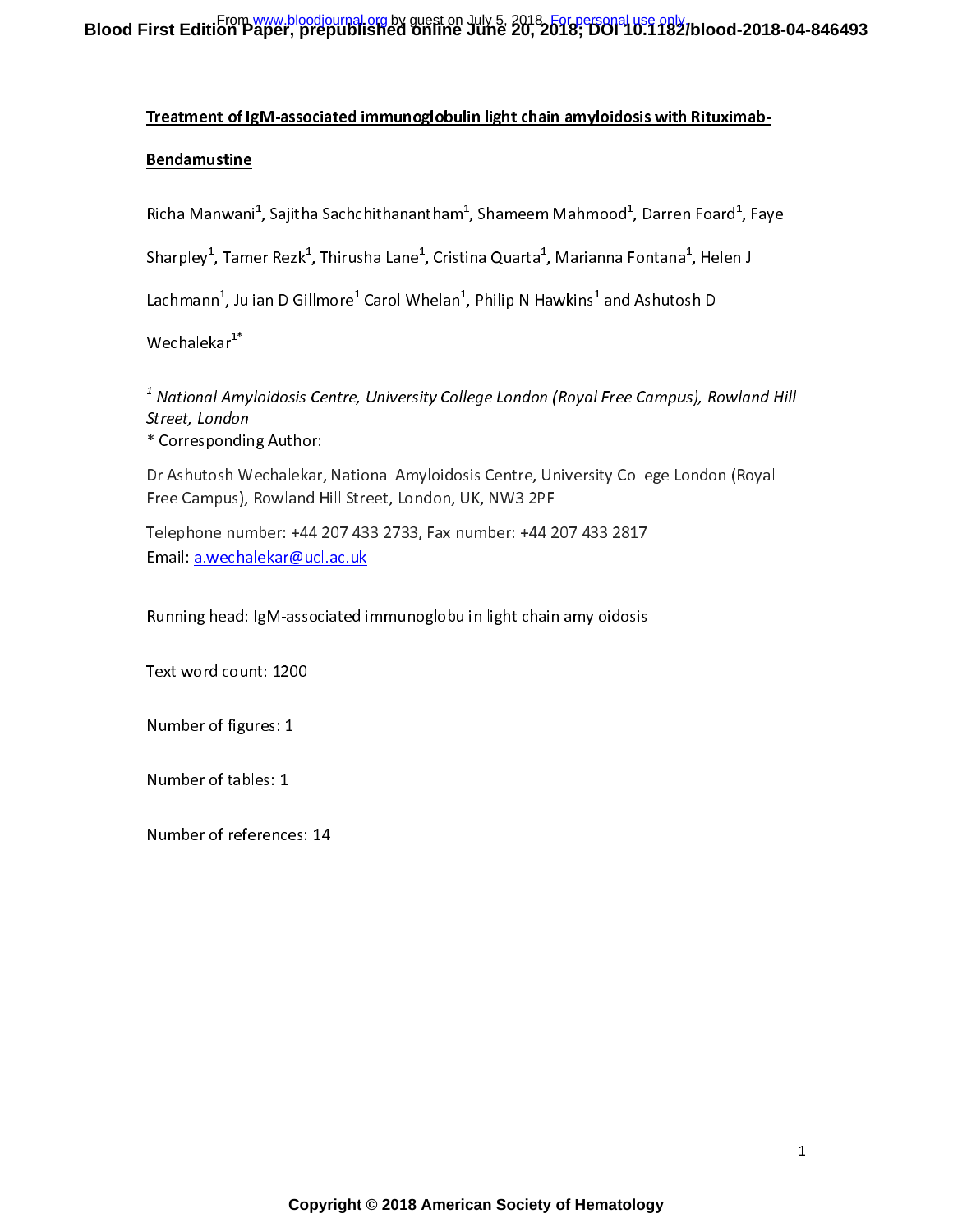Systemic AL amyloidosis (AL) is characterised by deposition of misfolded immunoglobulin light chains<br>within organs. AL with an IgM monoclonal protein (IgM-AL) accounts for 5-7% of AL and exhibits more prevalent lymph node, neuropathic and lung involvement, less prevalent cardiac involvement and lower amyloidogenic light chains.<sup>1</sup> A reduction in intact monoclonal protein and free light chains and lower amyloidogenic light chains.\* A reduction in intact monoclonal protein and free light chains<br>is prognostic.<sup>1</sup> A very good partial response (VGPR) is associated with better survival and organ is prognostic." A very good partial response (VGPR) is associated with better survival and organ<br>responses but is challenging to achieve due to an unclear underlying diagnosis (usually lymphoplasmacytic lymphoma) and lack of treatment uniformity. In a large retrospective study, we reported the use of twenty-two front-line regimens.<sup>1</sup> Rituximab-based regimens are often used reported the use of twenty-two front-line regimens.\* Rituximab-based regimens are often used<br>alongside bortezomib, alkylators or purine analogs; outcomes remain poor with few complete responses.<sup>1-3</sup> Excellent haematological responses were reported in 12 IgM-AL patients treated with autologous stem cell transplantation<sup>4</sup> – but given the older age of IgM-AL patients, this is often not autologous stem cell transplantation" – but given the older age of IgM-AL patients, this is often not<br>an option. Treatment of relapsed/refractory patients is particularly challenging and recent an option. Treatment of relapsed/refractory patients is particularly challenging and recent<br>experience with ibrutinib was disappointing.<sup>5</sup> experience with ibrutinib was disappointing.<sup>5</sup>

l Bendamustine, which has features of an alkylator and purine analog, is used alongside rituximab in<br>newly diagnosed and relapsed/refractory non-Hodgkin lymphoma<sup>6</sup> and in relapsed/refractory newly diagnosed and relapsed/refractory non-Hodgkin lymphoma° and in relapsed/refractory<br>Waldenstrom's Macroglobulinaemia (WM) with overall haematological response rate (ORR) of  $83.3\%$ <sup>7</sup> Bendamustine in relapsed/refractory AL (with a plasma cell dyscrasia) resulted in 83.3%.' Bendamustine in relapsed/refractory AL (with a plasma cell dyscrasia) resulted in<br>disappointing responses.<sup>8</sup> There have been no studies focusing on the use of rituximabdisappointing responses." There have been no studies focusing on the use of rituximab-<br>bendamustine (BR) in IgM-AL. We report efficacy of BR in untreated and relapsed/refractory IgMbendamustine (BR) in IgM-AL. We report effect and report effects and relations  $\mathcal{B}(\mathcal{A})$ AL.

Twenty-seven patients treated with BR between 2011-2017 were identified from the UK National<br>Amyloidosis Centre database: twenty-two received BR first-line therapy and five as second-line.  $A$ myloidosis Centre database: two  $\frac{1}{2}$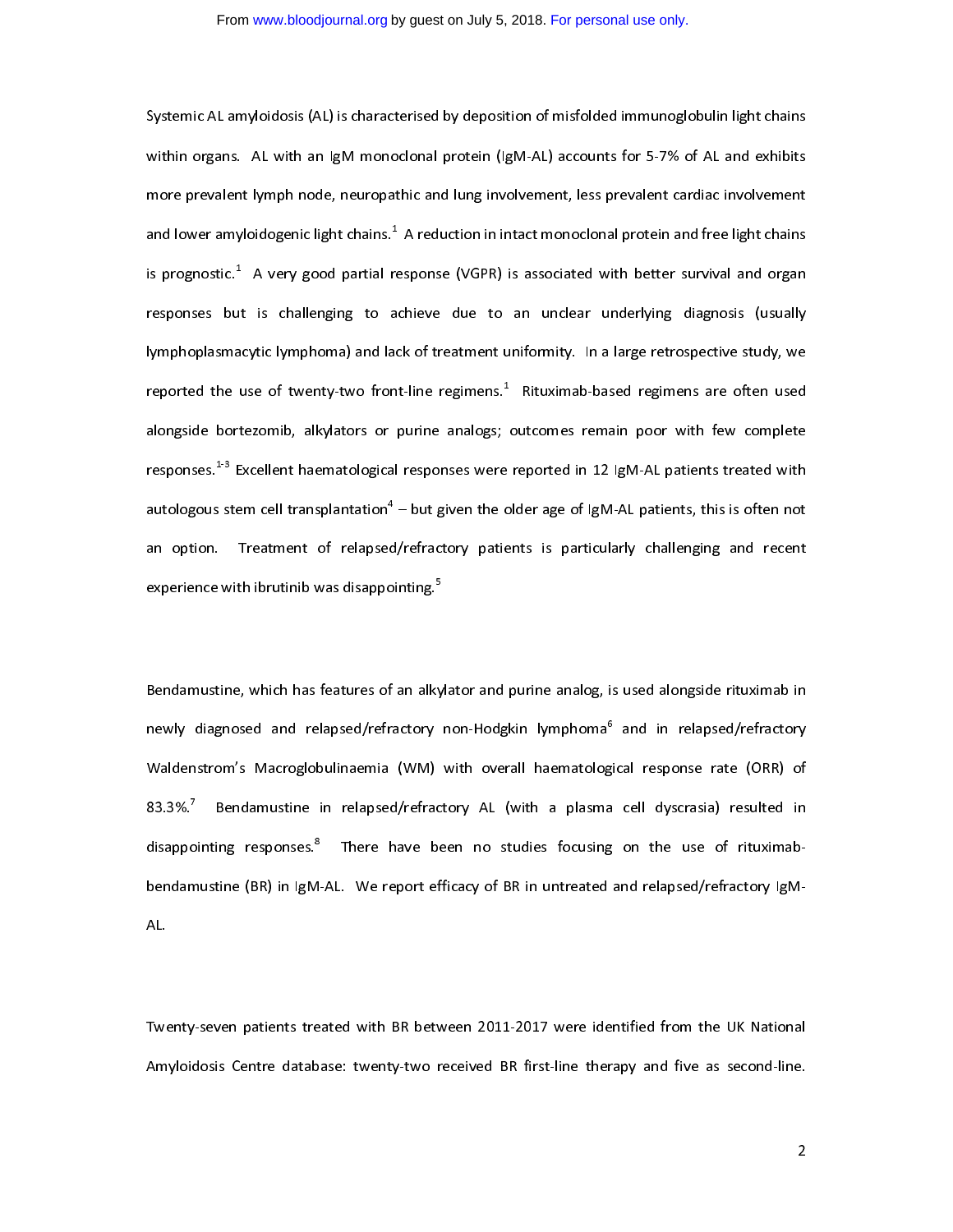Twenty-five had a serum IgM M-protein. Two had lymphoplasmacytic lymphoma on bone marrow<br>examination but had a serum IgG M-protein (instead of IgM). examination but had a serum IgG M-protein (instead of IgM).

 $\overline{1}$ AL was confirmed on biopsy immunohistochemistry or proteomic analysis. All patients underwent<br>serial biochemical tests for organ function, cardiac biomarkers, serum free light chains, serum and urine protein electrophoresis and immunofixation, echocardiography +/- cardiac MRI (unless contraindicated). Organ involvement was defined by international amyloidosis consensus criteria.<sup>9</sup> Haematological responses were assessed according to AL amyloidosis response criteria.<sup>10</sup> In patients with non-evaluable serum free light chains (dFLC<50mg/L), IgM M-protein was used for assessment. with non-evaluation server light chains (dFLCC), ignoration was used for assessment. In the series of  $\alpha$ 

.<br>F Rituximab (375mg/m<sup>e</sup>) was administered intravenously on Day 1 as per local protocols.<br>Bendamustine (90mg/m<sup>2</sup>) was administered intravenously over 30 minutes on Day 1 and 2. Four Bendamustine (90mg/m<sup>2</sup>) was administered intravenously over 30 minutes on Day 1 and 2. Four<br>patients received additional corticosteroid therapy (three received weekly dexamethasone 20mg, one received once weekly dexamethasone 10mg). BR was repeated every 28 days. one received once weekly dexamethasone 10mg). BR was repeated every 28 days.

 $\overline{\phantom{a}}$ Outcome variables were haematological and organ response, overall survival (OS) progression-free<br>Survival (PFS, progression defined as progression to next treatment or death), and time-to-nextsurvival (PFS, progression defined as progression to next treatment or death), and time-to-next-to-next-to-next-to-next-to-next-to-next-to-next-to-next-to-next-to-next-to-next-to-next-to-next-to-next-to-next-to-next-to-ne treatment (TNT).

Table 1 shows baseline characteristics. Median age was 70 years (56-86 years). Cardiac, renal, liver,<br>peripheral nerve, autonomic nerve and soft tissue involvement were found in 17 (63%), 17 (63%), 6 (22%), 6 (22%), 4 (15%), 2 (7%), respectively. Lymphadenopathy was radiologically identified in 13 (48%); 7 (26%) had biopsy-proven lymph node amyloid deposition. The Mayo 2004 cardiac stage was: Stage I 30%, Stage II 48% and stage III 22%. Median M-protein was 11.5g/l (1-30g/l); 19  $\sim$  Stage I 30% and stage II 33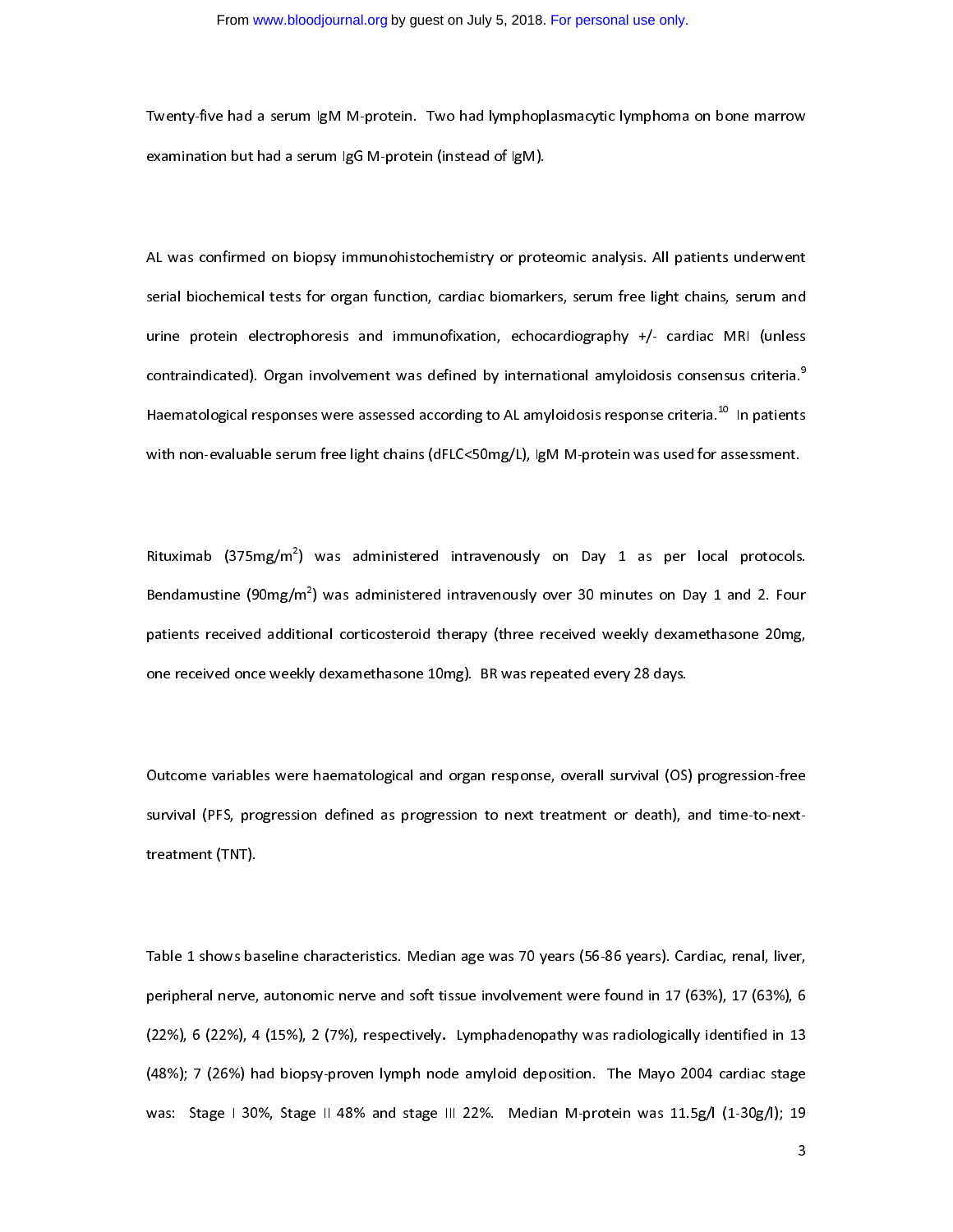$\frac{1}{2}$  had evaluate free light chains. Of the remaining patients, all had an IgM  $\frac{1}{2}$  and  $\frac{1}{2}$  and  $\frac{1}{2}$  and  $\frac{1}{2}$  and  $\frac{1}{2}$  and  $\frac{1}{2}$  and  $\frac{1}{2}$  and  $\frac{1}{2}$  and  $\frac{1}{2}$  and  $\frac{1}{2}$  a enabling response assessment.<sup>40</sup><br>-<br>-

 $\overline{1}$ Twenty-one patients had available bone marrow data (trephine +/- flow cytometry): three normal,<br>one plasma cell infiltration, fourteen lymphoplasmacytic lymphoma and three NHL not specifically classified. Five patients were treated with BR for refractory disease, previous therapies included bortezomib-cyclophosphamide-dexamethasone in two and in one case each: rituximab-bortezomibbortezomib-cyclophosphamide-dexamethasone in two and in two and in two and in our case each in  $\mathcal{L}$ dexamethasone, rituximab-cyclophosphamide-vincristine-prednisolone and rituximabcyclophosphamide-dexamethasone.

 $\overline{1}$ The median number of BR cycles was 5 (range 1-8). The median number of previous cycles in the<br>second-line group was 6 (range 4-8). Three patients received two-monthly rituximab maintenance  $(375mg/m<sup>2</sup>$  intravenously) after first-line therapy with BR. All three remain on rituximab (375mg/m<sup>2</sup> intravenously) after first-line therapy with BR. All three remain on rituximab<br>maintenance, with treatment duration thus far of 8, 10 and 11 months. maintenance, with treatment duration thus far of 8, 10 and 11 months.

 $\overline{\phantom{a}}$ ORR on an intention-to-treat (ITT) and evaluable basis was 59% and 76%, respectively.<br>Haematological responses (ITT) were: complete response (CR) 11%, VGPR 37%, partial response (PR) 11% and no-response (NR) 41% (including 22% deaths). In the first-line group, haematological responses were: CR 14%, VGPR 32%, PR 14% and NR 40% (including 18% deaths). The evaluable responses were: CR 17%, VGPR 39%, PR 17% and NR 27%. Of three patients treated with twomonthly rituximab maintenance, one remains in VGPR, one in CR (having been in VGPR at time of completing BR) and one in PR (non-responder at time of completing BR). In five treated for refractory AL, three achieved a VGPR and two were non-responders (including one death). 3/17 refractory AL, three achieved a VGPR and two were non-responders (including one death). 3/17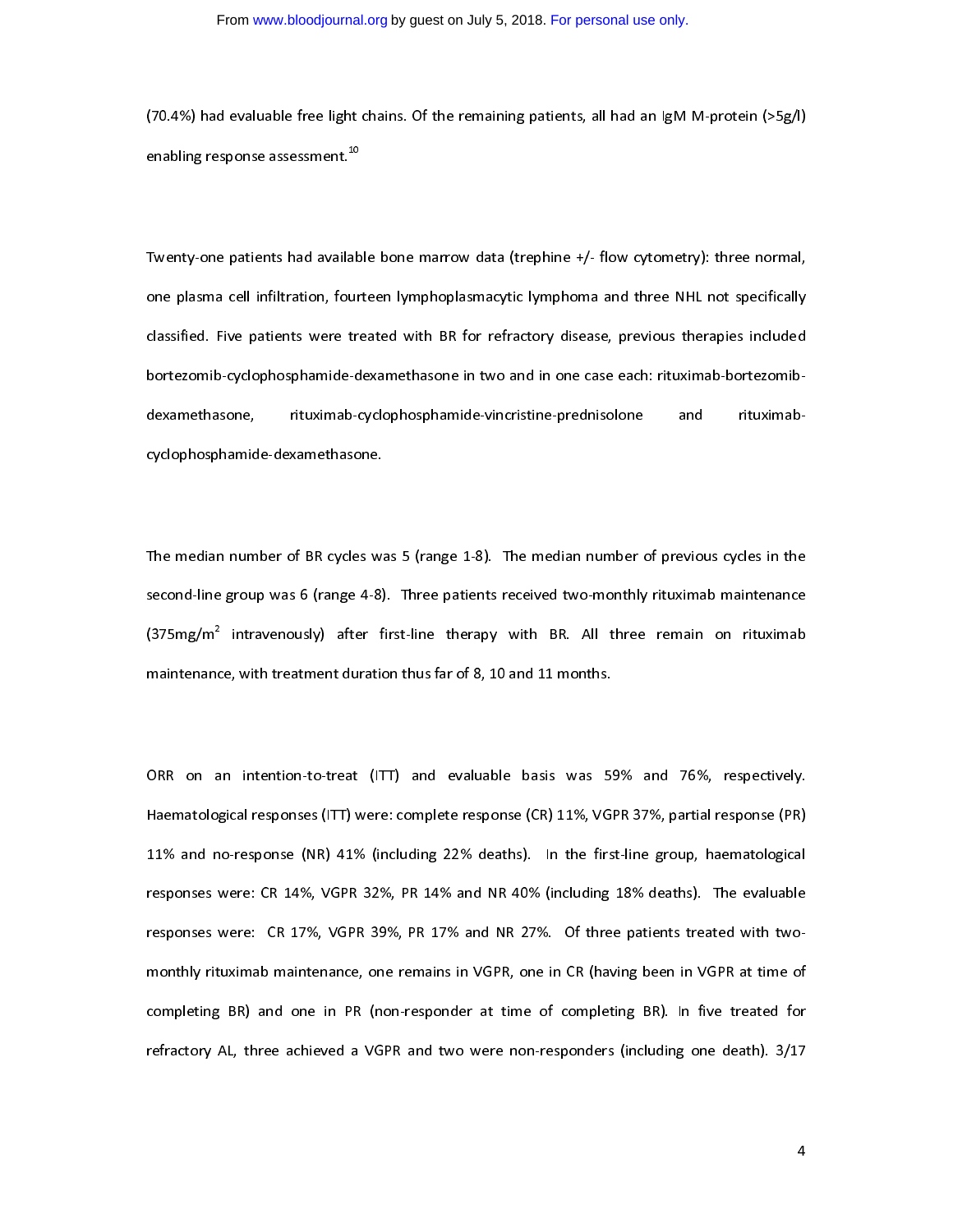patients with cardiac involvement achieved  $\mathbb{R}^n$  responses by consensus criteria.<sup>10</sup> patients achieved renal 3/17 patients achieved renal 3/17 patients achieved renal 3/17 patients achieved renal 3/17 patients achie responses by consensus criteria.<sup>10</sup>

֧֦֧֝֜֜֜֜֜֜ Median follow-up was 18 months (3-55 months). Median OS was not reached (Figure 1A). Median did not (Figure 1B). Median PFS was 34 months. Five patients (18.5%) died within six months of diagnosis (three Mayo Stage II, two Stage III). On six month landmark analysis, median PFS was not reached. Of patients in the 6 month landmark analysis who achieved VGPR/better, median OS and PFS were not reached (compared to 34 and 11 months, respectively, in patients who did not). Three patients progressed to next treatment (their response to BR was VGPR, PR and non-response). Median TNT was not reached, with 88% and 79% of evaluable patients ( $n=17$ ) not progressing to next treatment at 1 and 3 years, respectively (Figure 1A). next treatment at 1 and 3 years, respectively (Figure 1A).

 $\overline{\phantom{a}}$ Grade 3-4 toxicity included: diarrhoea 1 (3.7%), hypotension 2 (7.4%), non-neutropenic infection<br>(11.1%), neutropenia 2 (7.4%), febrile neutropenia 2 (7.4%) (resulting in bendamustine dose reduction to  $60mg/m^2$ ), rash 1 (3.7%), fluid overload 2 (7.4%) and GI bleeding 1 (3.7%). The most reduction to 60mg/m^), rash 1 (3.7%), fluid overload 2 (7.4%) and GI bleeding 1 (3.7%). The most<br>frequent Grade 1-2 toxicities were constipation (26%) and fatigue (30%). frequent Grade 1-2 toxicities were constipation (26%) and fatigue (30%).

 $\overline{1}$ The data from this small retrospective study demonstrates excellent haematological responses.<br>Impressively, 48% achieved VGPR/better (ITT). Sixty percent of patients treated with BR second-line achieved a VGPR. Furthermore, rituximab maintenance upgraded responses in the few patients that achieved this therapy. Furthermore, ritualisation of the few patients that is the few patients that few patients that  $\mathcal{L}$ received this therapy.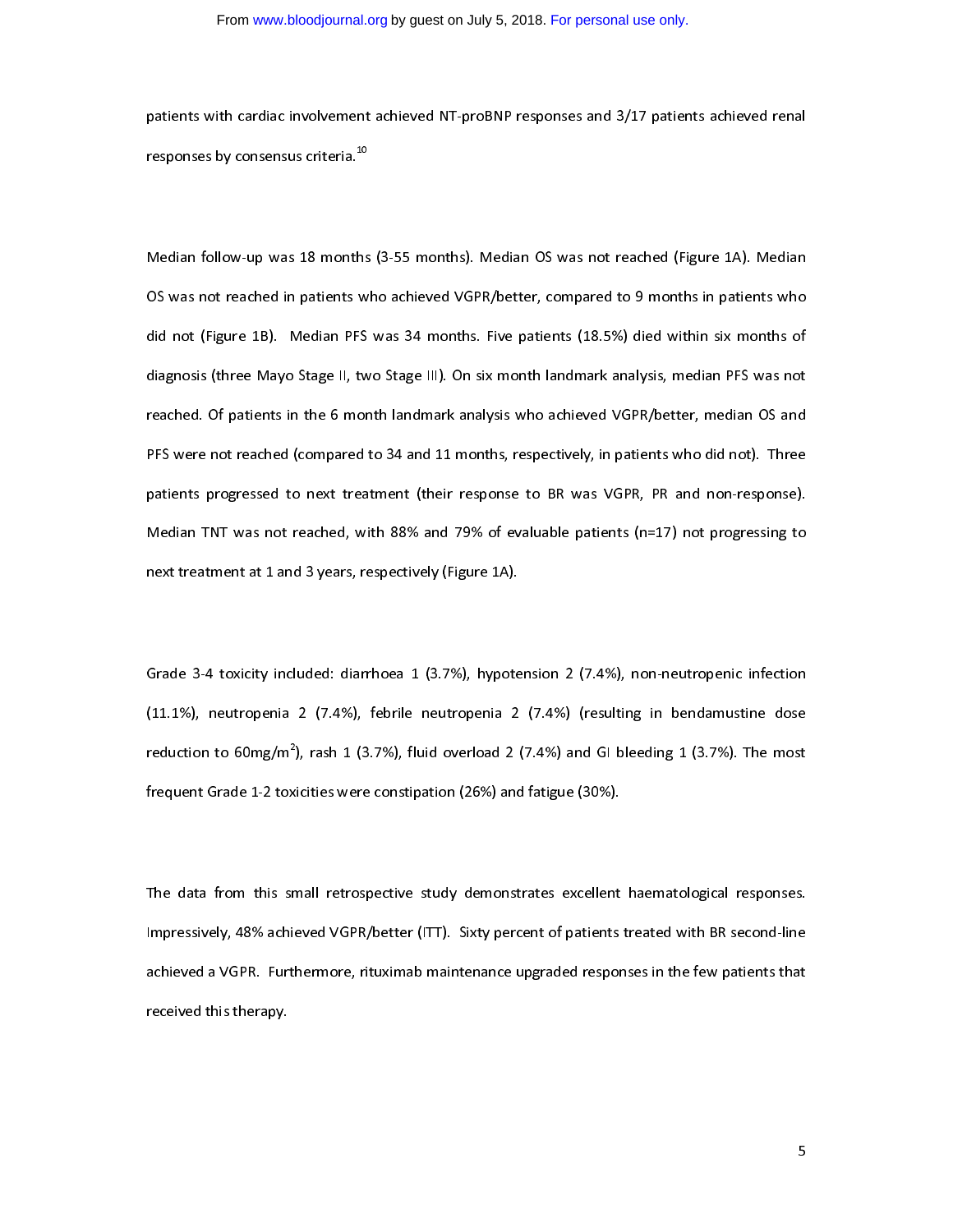#### From [www.bloodjournal.org](http://www.bloodjournal.org/) by guest on July 5, 2018. [For personal use only.](http://www.bloodjournal.org/site/subscriptions/ToS.xhtml)

Treatment in IgM-AL is not uniform, with poor responses to alkylators (responses 27-38%<sup>2,11,12</sup>) or<br>purine-analogue/anthracycline-containing therapy <sup>1,2</sup>. Outcomes with bortezomib-based therapy are mixed: VGPR/better 27% and 42% in two studies.<sup>1,13</sup>. A rituximab-bortezomib combination improved responses, with ORR of 78%.<sup>3</sup> The high prevalence of disease-related neuropathy in IgMimproved responses, with ORR of 78%. "The high prevalence of disease-related neuropathy in IgM-<br>AL provokes reticence in using bortezomib. Furthermore, bortezomib is not funded in the UK for lymphoproliferative disorders. The few patients eligible for ASCT appear to have good outcomes (ORR 89% and 67% organ responses) but transplant-related mortality was 8%.<sup>4</sup> In a large European (ORR 89% and 67% organ responses) but transplant-related mortality was 8%." In a large European<br>study, only 1.8% of patients were treated with ASCT.<sup>1</sup> Disappointingly, the efficacy of ibrutinib in study, only 1.8% of patients were treated with ASCT.<sup>-</sup><br>WM (ORR of 91%) <sup>14</sup> was not replicated in AL.<sup>5</sup> Disappointingly, the efficacy of ibrutinib in WM (ORR of 91%) 14 was not replicated in AL.5

 $\overline{1}$ In conclusion, this study suggests that first-line BR leads to high response rates in IgM-AL.<br>Bendamustine is not neurotoxic, dosing is not affected by renal impairment and there is no known cardiac toxicity, rendering BR a widely applicable therapy in IgM-AL. Response appears durable and maintenance rituximab may upgrade depth of response. The limitation of this study is one shared with almost all literature in IgM-AL given its rarity: it is small and retrospective. Larger collaborative studies are needed to confirm these results and combination with novel proteasome inhibitors should be explored to further improve outcomes. should be explored to further improve outcomes.

## $\overline{1}$ Acknowledgements

We wish to achieve ogle our staff in echocardiography, histopathology and those involved in the<br>clinical care of our patients. clinical care of our patients.

## $\overline{1}$ Authorship contributions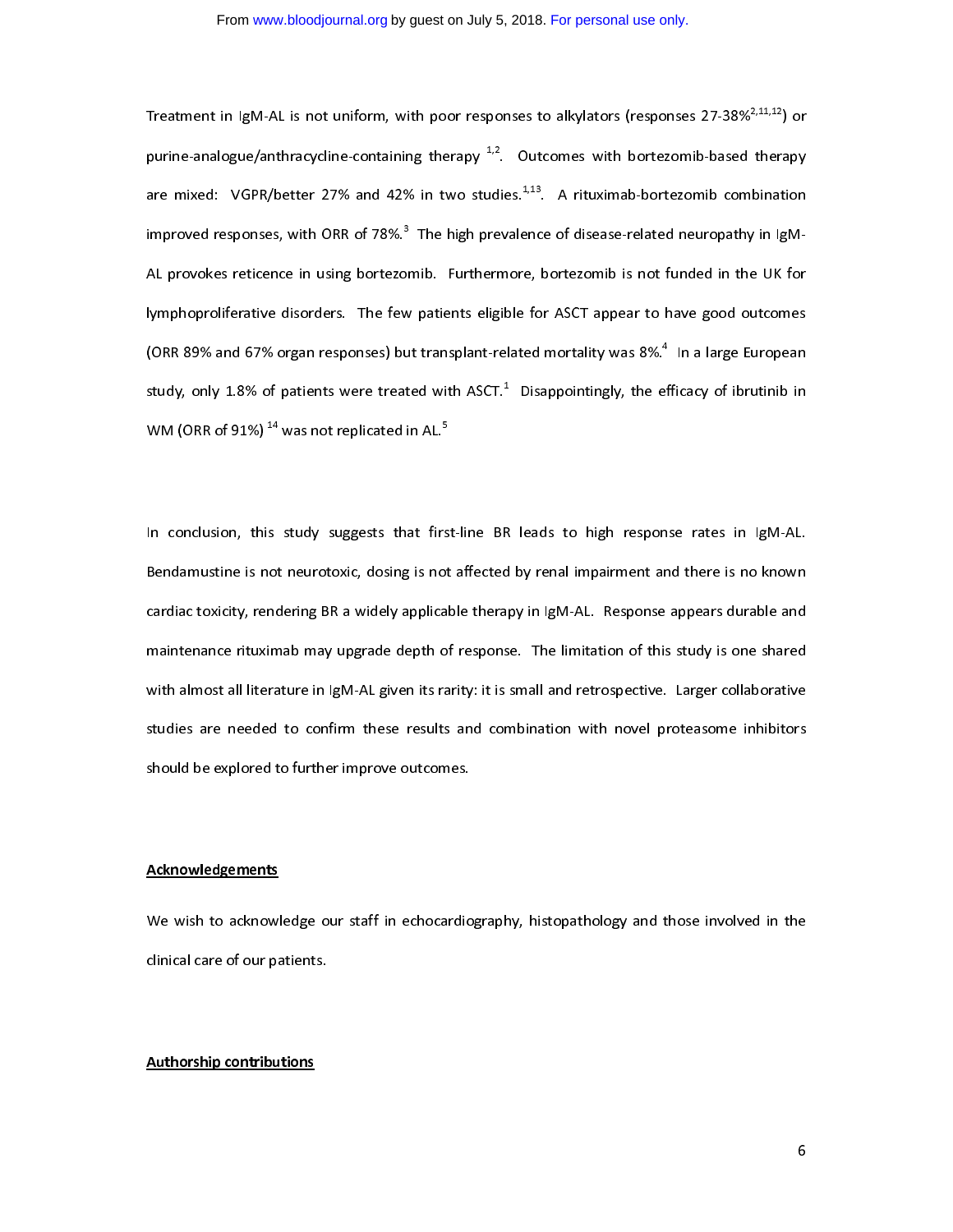RM and AW designed the manuscript, collected and analysed data, and wrote the paper. The<br>remaining authors managed the patients and provided critical input prior to submission. remaining authors managed the patients and provided critical input prior to submission.

### Disclosure of conflict of interest

None of the authors have any relevant conflicts of interest to disclose.

# $\overline{1}$ Institutional review board approval

The Alchemy study is performed in accordance with the recommendations guiding physicians in<br>biomedical research involving human subjects adopted by the 18th World Medical Assembly, Helsinki, Finland, 1964, amended at the 52nd World Medical Association General Assembly, Edinburgh, Scotland, 2000. Informed written consent is obtained from the patients prior to registration into the study. The right of a patient to refuse participation without giving reasons is respected. Patients remain free to withdraw at any time from the study without giving reasons and without prejudicing his/her further treatment. Study granted approval by the appropriate NHS without prejudicing his/her further treatment. Study granted approximate NHS is the approximate NHS is the approximate NHS is the approximate NHS is the approximate NHS is the approximate NHS is the approximate NHS is the

## $\overline{a}$ **References**

1. Sachchithanantham S, Roussel M, Palladini G, et al. European Collaborative Study Defining<br>Clinical Profile Outcomes and Novel Prognostic Criteria in Monoclonal Immunoglobulin M-Related<br>Light Chain Amyloidosis. *J Clin O* 

Terrier B, Jaccard A, Harousseau JL, et al. The clinical spectrum of IgM-related amyloidosis: a Light Chain Amyloidosis. J Clin Oncol. 2010, 34(17):2037-2045.<br>2. Terrier B, Jaccard A, Harousseau JL, et al. The clinical s<br>French nationwide retrospective study of 72 patients. *Medicin* 2. Tench nationwide retrospective study of 72 patients. *Medicine (Baltimore)*. 2008;87(2):99-109.<br>3. Palladini G, Foli A, Russo P, et al. Treatment of IgM-associated AL amyloidosis with the combination of rituximable bote French nationwide retrospective study of 72 patients. Medicine (Baltimore). 2008;87(2):99-109.<br>3. Palladini G, Foli A, Russo P, et al. Treatment of IgM-associated AL amyloidosis with the<br>combination of rituximab, bortezomi 3. Palladini G, Foli A, Russo P, et al. Treatment of IgM-associated AL amyloidosis with the

2011;11(1):143-145.<br>4. Valente M, Roy V, Lacy MQ, Dispenzieri A, Gertz MA. Autologous stem cell transplantation 2011;11(1):143-145. 4. Valente M, Roy V, Lacy MQ, Dispension M, Dispension Contractor Canadian participantation<br>and IgM amyloidosis. Leuk Lymphoma. 2006;47(6):1006-1012. and IgM amyloidosis. Leuk Ly*mphoma*. 2000;47(0):1006-1012.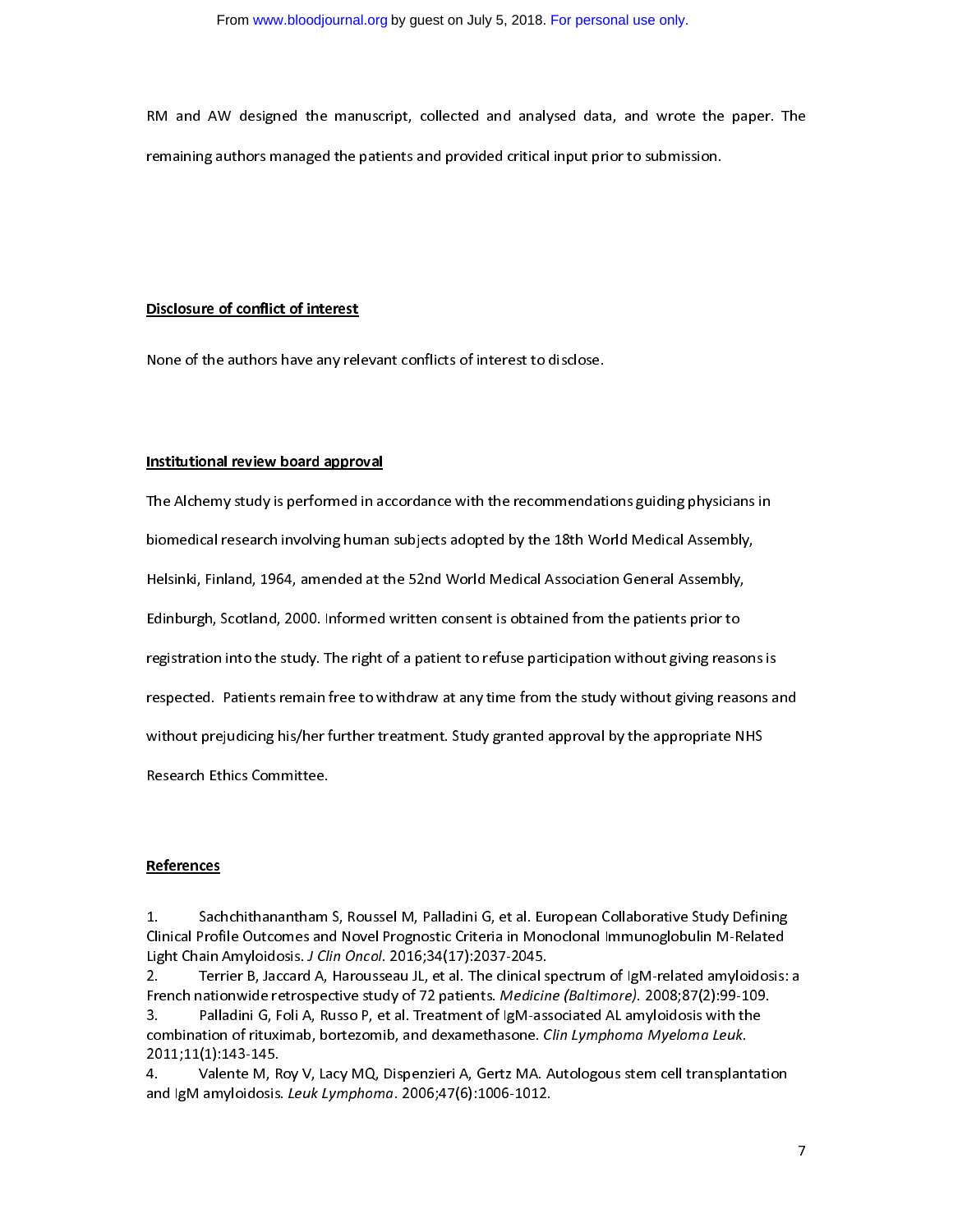5. Pika T, Hegenbart U, Flodrova P, Maier B, Kimmich C, Schonland SO. First report of ibrutinib<br>in IgM-related amyloidosis: few responses, poor tolerability, and short survival. *Blood*.<br>2018;131(3):368-371.<br>6. Rum 5.

Rummel MJ, Niederle N, Maschmeyer G, et al. Bendamustine plus rituximab versus CHOP plus rituximab as first-line treatment for patients with indolent and mantle-cell lymphomas: an Figure Manner May Measure My Massims young the Communisties plus rituximab versus Chosen<br>plus rituximab as first-line treatment for patients with indolent and mantle-cell lymphomas: an<br>ppen-label, multicentre, randomised, plus ritual plus rituximab as first-line treatmental considerations in the post induction open-label, multicentre, randomised, phase 3 non-inferiority trial. *Lancet.* 2013;381(9873):1203<br>1210.<br>7

open-label.<br>1990. Treon SP, Hanzis C, Tripsas C, et al. Bendamustine therapy in patients with relapsed or –––<br>7.<br>refract<br><sup>8.</sup>

refractory Waldenstrom's macroglobulinemia. Clin Lymphoma Myeloma Leuk. 2011;11(1):133-<br>8. Milani P, Schonland S, Palladini G, et al. Response to bendamustine is associated with a<br>sunded advantage in a beavily pret refractory Waldenstrom's macroglobulinemia. *Clin Lymphoma Myeloma Leuk.* 2011;11(1):133-135.<br>8. Milani P, Schonland S, Palladini G, et al. Response to bendamustine is associated with a<br>survival advantage in a he 8. Milani P, Schonland S, Palladini G, et al. Response to bendamustine is associated with a s7.<br>9. Gertz MA, Comenzo R, Falk RH, et al. Definition of organ involvement and treatment

response in immunoglobulin light chain amyloidosis (AL): a consensus opinion from the 10th response in immunoglobulin light chain amyloidosis (AL): a consensus opinion from the 10th<br>International Symposium on Amyloid and Amyloidosis, Tours, France, 18-22 April 2004. *Am J*<br>Hematol, 2005:79(4):319-328 refund the international Symposium on Amyloid and Amyloidosis, Tours, France, 18-22 April 2004. Am J<br>Hematol. 2005;79(4):319-328.<br>10. . . . . . Comenzo BL. Beece D. Balladini G. et al. Consensus guidelines for the conduct Hematol. 2005;79(4):319-328.<br>10. Comenzo RL, Reece D, Palladini G, et al. Consensus guidelines for the conduct and reporting

of clinical trials in systemic light-chain amyloidosis. *Leukemia*. 2012;26(11):2317-2325.<br>11. Wechalekar AD, Lachmann HJ, Goodman HJ, Bradwell A, Hawkins PN, Gillmore

Wechalekar AD, Lachmann HJ, Goodman HJ, Bradwell A, Hawkins PN, Gillmore JD. AL of clinical trials in systemic light-chain amyloidosis. Leukemia. 2012;20(11):2317-2325.<br>11. Wechalekar AD, Lachmann HJ, Goodman HJ, Bradwell A, Hawkins PN, Gillmore<br>amyloidosis associated with IgM paraproteinemia: clinica 11. We chall the state of the second of the paraproteinemia: clinical profile and treatment outcome. Blo<br>2008;112(10):4009-4016.<br>12. Balladini G. Busso B. Bosoni T. et al. AL amyloidosis associated with IgM monoclonal n

2008;112(10):4009-4016.<br>12. Palladini G, Russo P, Bosoni T, et al. AL amyloidosis associated with IgM monoclonal protein: a distinct clinical entity. *Clin Lymphoma Myeloma*. 2009;9(1):80-83.<br>13. Sissoko M, Sanchorawala V, Seldin D, et al. Clinical presenta

a distinct clinical entity. *Clin Lymphoma Myeloma* . 2009;9(1):80-83.<br>13. Sissoko M, Sanchorawala V, Seldin D, et al. Clinical presentation and treatment responses in<br>IgM-related AL amyloidosis, Amyloid. 2015;22(4): a distinct clinical entity. Clin Lymphoma Myeloma. 2009;9(1):00-83.<br>13. Sissoko M, Sanchorawala V, Seldin D, et al. Clinical presentar<br>14. Treon SB, Trinsas CK, Meid K, et al. Ibrutinib in previously tre

IgM-related AL amyloidosis. A*myloid*. 2015;22(4):229-235.<br>14. Treon SP, Tripsas CK, Meid K, et al. Ibrutinib in previously treated Waldenstrom's<br>macroslobulinemia. *N Engl. LMed. 20*15:372(15):1430-1440 IgM-related AL amyloidosis. Amyloid. 2015;22(4):229-235.<br>14. Treon SP, Tripsas CK, Meid K, et al. Ibrutinib in previon<br>macroglobulinemia. N Engl J Med. 2015;372(15):1430-1440. 14. Treon SP, Tripsas CK, Meid K, et al. Ibrutinib in previously treated Waldenstrom's<br>macroglobulinemia. *N Engl J Med*. 2015;372(15):1430-1440.<br>. macroglobulinemia. N Engl J Med. 2015;372(15):1430-1440.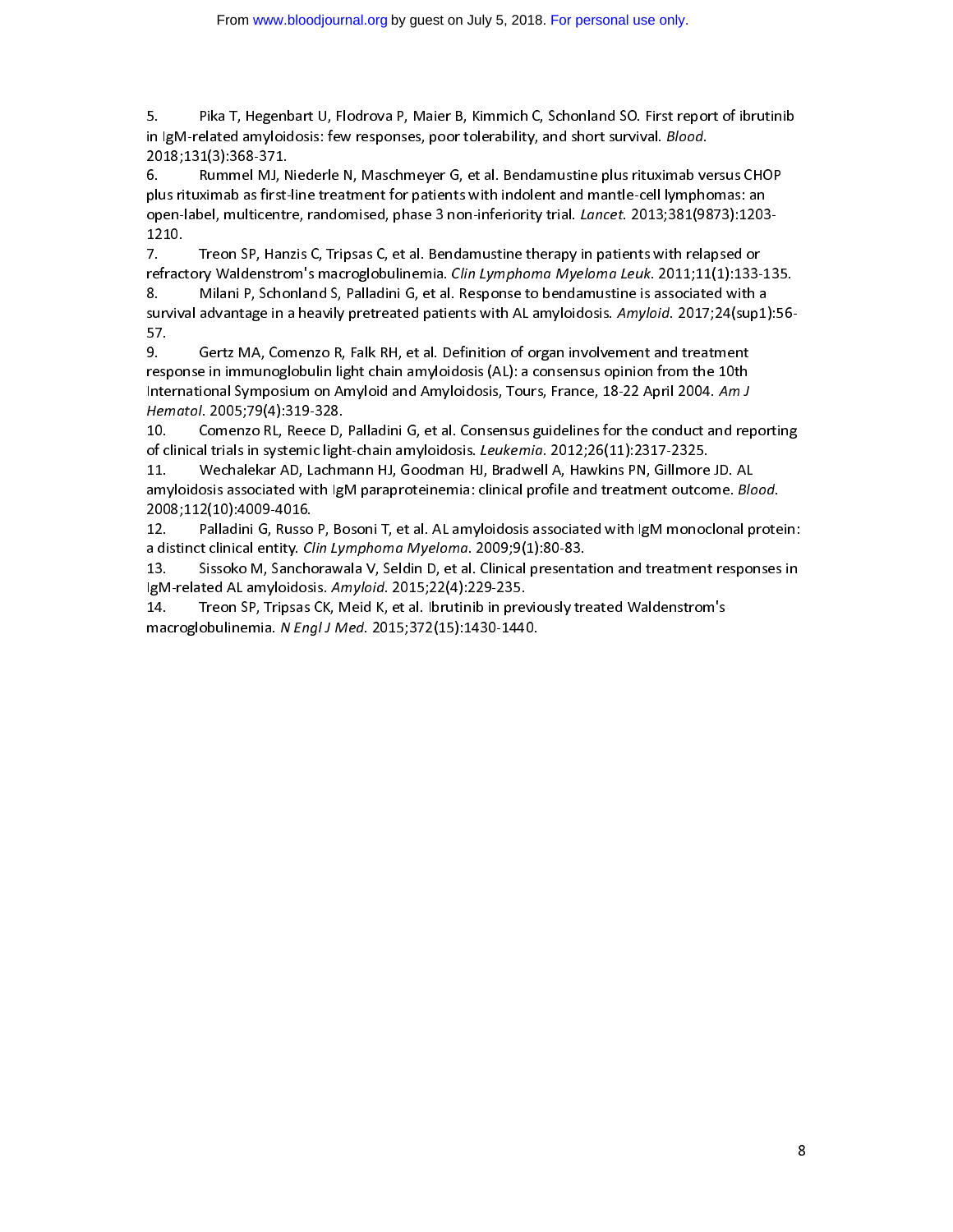## Table 1. Baseline characteristics.

| n=27                             | Median (range) / n(%)    |
|----------------------------------|--------------------------|
| Median age (years)               | 70 (range 56-86)         |
| Male:Female                      | 16 (59%):11 (41%)        |
| NYHA class                       |                          |
| 1                                | 12 (44%)                 |
| 2                                | 14 (52%)                 |
| 3                                | 1(4%)                    |
| 4                                | 0                        |
| ECOG                             |                          |
| 0                                | 7 (26%)                  |
| 1                                | 15 (56%)                 |
| 2                                | 5(18%)                   |
| 3                                | 0                        |
| 4                                | 0                        |
| Cardiac involvement              | 17 (63%)                 |
| Median NT-proBNP (ng/l)          | 978 (range 42-5708)      |
| Median cardiac troponin T (ng/l) | 31.5 (range 3-122)       |
| Mayo Stage                       |                          |
|                                  | 8 (30%)                  |
| $\mathsf{II}$                    | 13 (48%)                 |
| $IIIA (NT-proBNP \leq 8500ng/I)$ | 6 (22%)                  |
| IIIB (NT-proBNP>8500ng/l)        | 0                        |
| Median systolic blood pressure   | 119 (range 100-164)      |
| (mmHg)                           |                          |
| Median left ventricular wall     | 11 (range 8.5-18)        |
| thickness (mm)                   |                          |
| Median LV ejection fraction (%)  | 60 (range 36-72)         |
| Renal involvement                | 17 (63%)                 |
| Median serum creatinine (umol/l) | 98 (range 46-493)        |
| Median GFR (ml/min)              | 68 (range 10-100)        |
| Median proteinuria (g/24h)       | 0.8 (range 0.1-34.6)     |
| Liver involvement                | 6 (22%)                  |
| Median serum bilirubin (umol/l)  | 6 (range 2-50)           |
| Median ALP (units/l)             | 105 (range 25-1879)      |
| Soft tissue involvement          | 2(7%)                    |
| Peripheral nerve involvement     | 6 (22%)                  |
| Autonomic nerve involvement      | 4 (15%)                  |
| Lymph node involvement           | 13 (48%)                 |
| GI involvement                   | 0                        |
| Median number of involved        | 1 (range 1-4)            |
| organs                           |                          |
| Involved light chains:           |                          |
| Kappa                            | 7 (26%)                  |
| Lambda                           | 12 (44%)                 |
| No monoclonal light chain excess | 8 (30%)                  |
| Median dFLC (mg/l)               | 59.8 (range 2.2 - 856.4) |
| IgM kappa M-protein              | 11 (44%)                 |
| IgM lambda M-protein             | 14 (56%)                 |
| Median serum monoclonal          | 11.5 (range 1-30)        |
| protein $(g/ )$                  |                          |
|                                  |                          |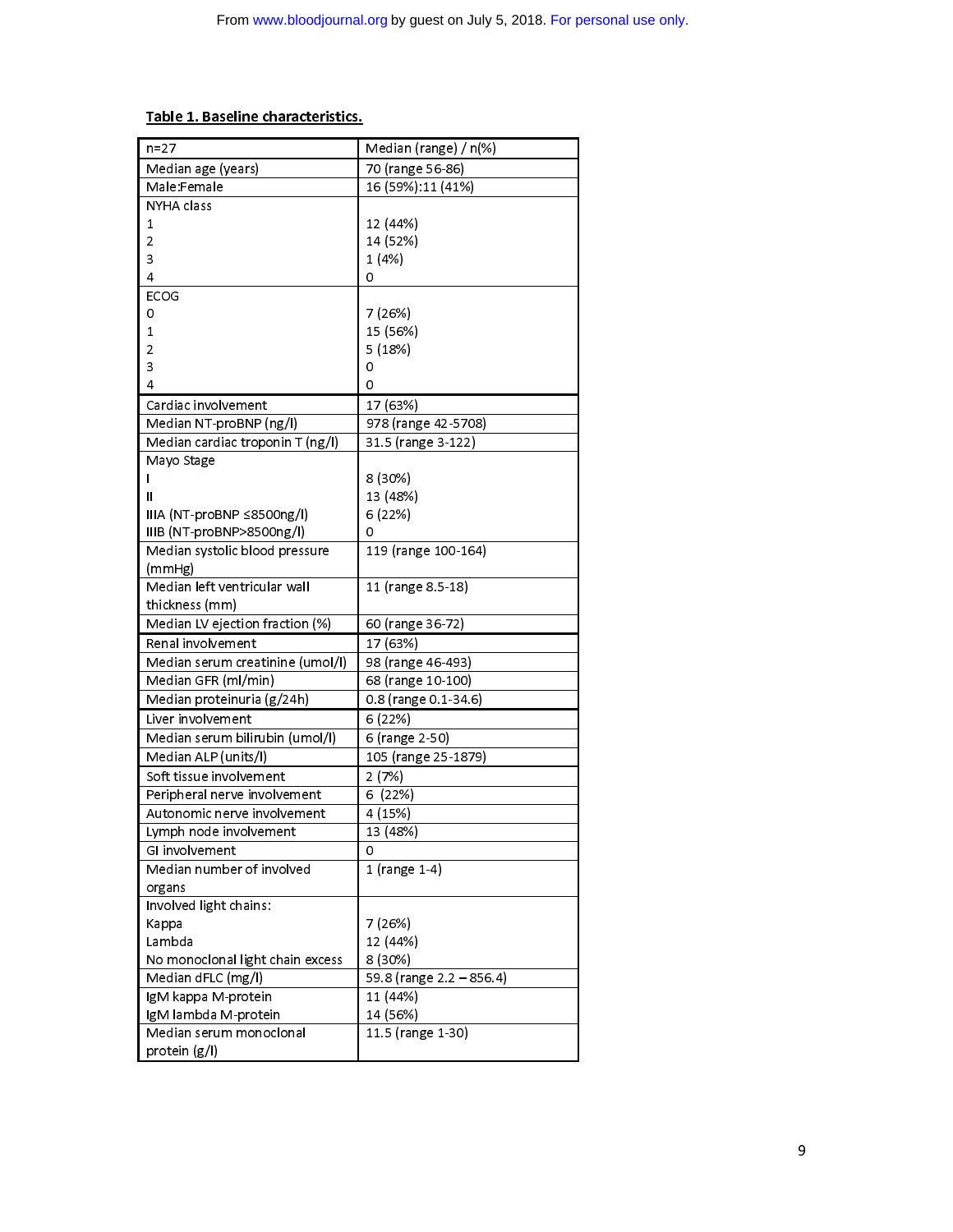Figure 1. Overall survival (OS) and time-to-next-treatment (TNT). A) This shows the overall survival<br>(OS) on an ITT basis (n=27) and time-to-next-treatment (TNT) on an evaluable basis (n=17). Median OS and median TNT were not reached. OS at 1 year and 3 years was 65% and 56%. At 1 and 3 years, 88% and 79% of evaluable patients (n=17) had not progressed to further treatment.  $B$ ) Median OS was not reached in those patients who achieved a very good partial response (VGPR) or better with 92% alive at 2 years; median OS was 9 months in patients who did not achieve a VGPR. better with 92% alive at 2 years; median OS was 9 months in patients who did not achieve a VGPR.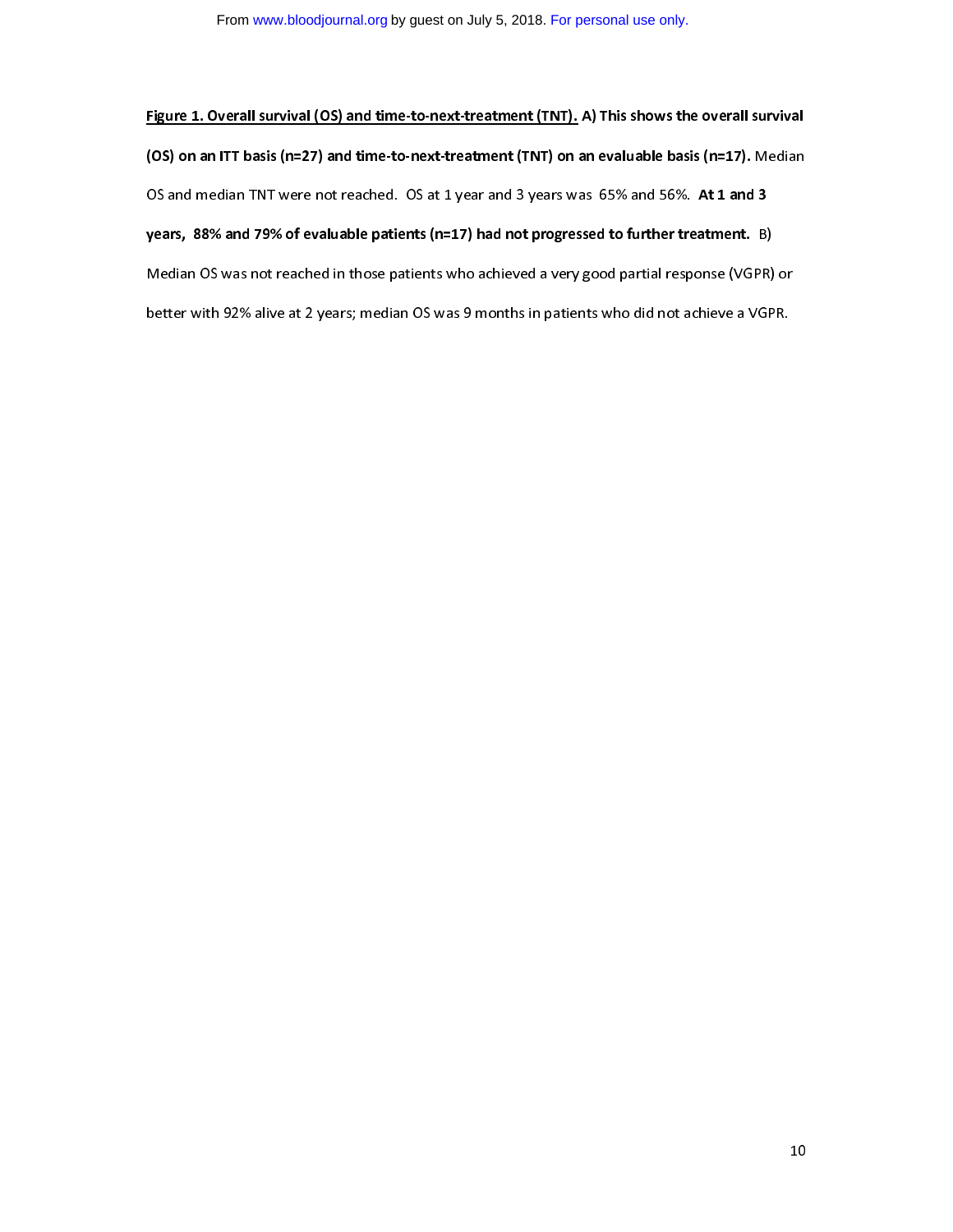